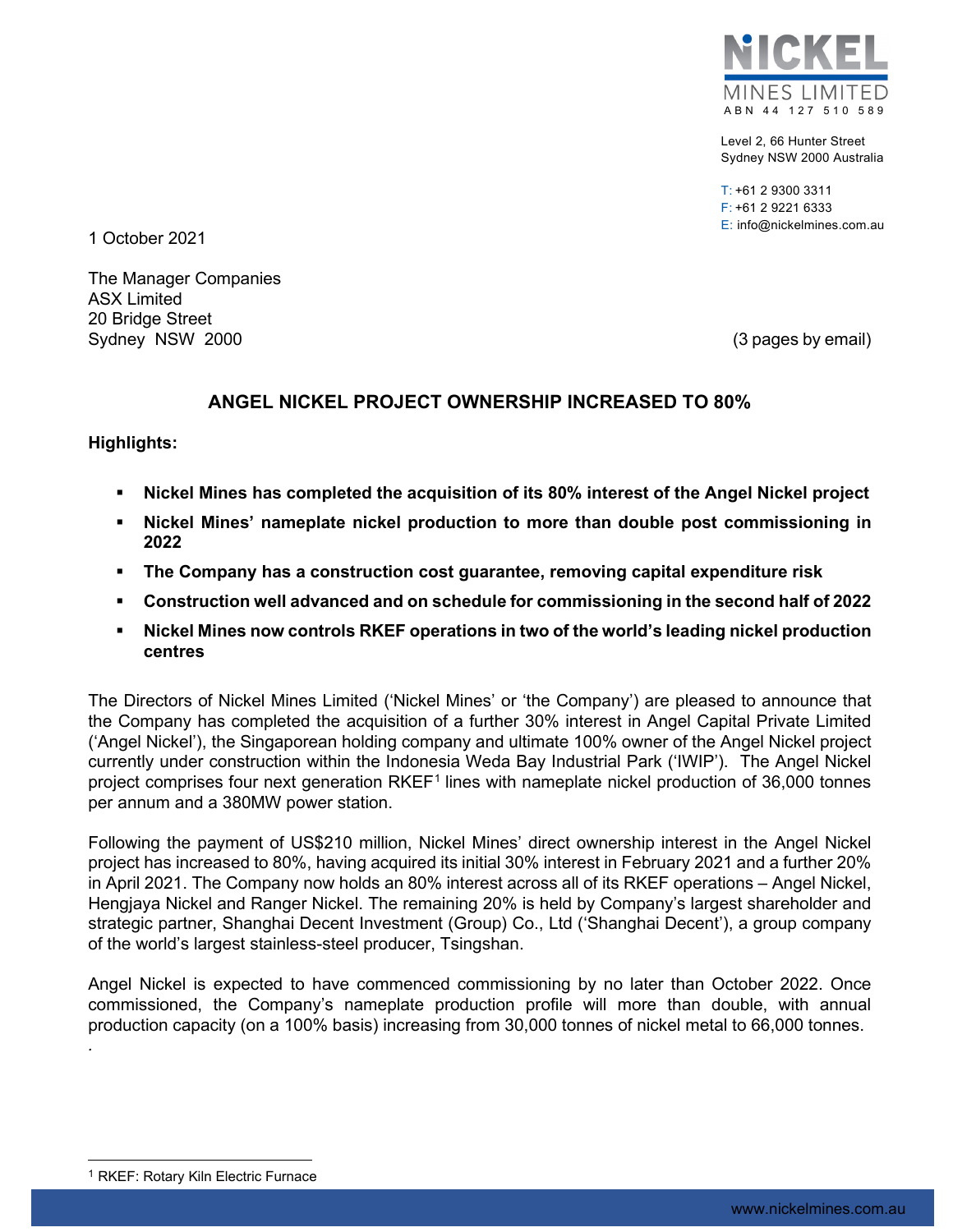Importantly, Shanghai Decent has provided the Company with a contractual commitment that the total cost of Angel Nickel will not exceed US\$700 million – Nickel Mines, through its acquisition of the 80% interest, has now paid its share of this and as such, has no capital expenditure risk in relation to Angel Nickel. Construction at Angel Nickel is progressing well, and the Company looks forward to providing a more detailed update on the various Project workstreams in its upcoming September quarterly activities report.



## *Nickel Mines' strong RKEF production profile*



<span id="page-1-0"></span><sup>2</sup> "Ni Eq" is nickel metal equivalent contained in nickel pig iron ('NPI')

<span id="page-1-1"></span><sup>&</sup>lt;sup>3</sup> Nameplate production levels reflect nameplate capacity on a 100% basis (15ktpa each for Hengjaya Nickel and Ranger Nickel and 36ktpa for Angel Nickel)

<span id="page-1-2"></span><sup>4</sup> Reflects 12 months production to 30 June 2021 on a 100% basis

<span id="page-1-3"></span><sup>5</sup> Expected total nameplate production capacity once completed (30ktpa current capacity plus 36ktpa capacity expected at Angel Nickel), with potential "production above nameplate" unknown